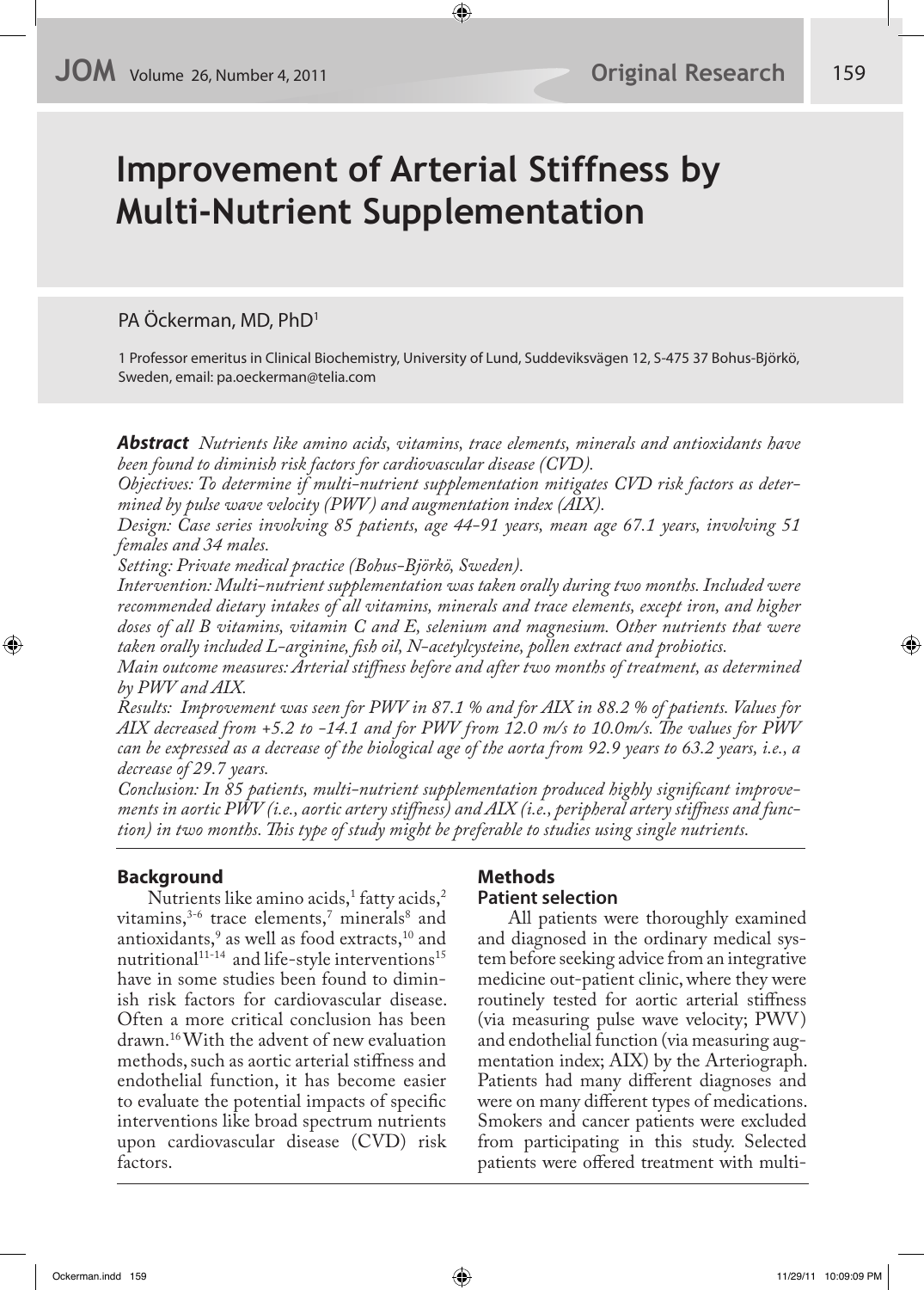nutrient supplementation if their PWV and AIX values indicated a possible problem. In total, 85 patients participated, age ranged from 44-91 years, with a mean age of 67.1 years. A total of 51 females and 34 males completed treatment for two months.

### **Analyses**

Assays were made of PWV and AIX using the Arteriograph. Assay values were given as a mean of three measurements at pre-treatment time and after two months of treatment. Figures are given for PWV and AIX as determined by the Arteriograph.<sup>17-22</sup>

# **Treatment**

The patients were prescribed the following multi-nutrient interventions:

1. Antioxidants: 6 tablets/day (**Table 1,** below).

2. Pollen extract: 1000 mg/day from 2 g of granulate (see: www.allergon.se).

3. Vitamin C: 2 g/day in tablet form.

4. L-arginine: 2.25 g/day.

5. N-acetylcysteine: 400 mg/day.

6. Fish oil: 2 g/day comprised of 35% omega-3

essential fatty acids.

7. Extra minerals: potassium 367 mg/day, magnesium 167mg/day, and calcium 317 mg/day. 8. Probiotic preparation: 5 mL/day containing lactococcis lactus, lactobacillus rhamnosus, inulin and dried powder of blueberries (see: www.probac.se).

#### **Results**

**Tables 2** and **3** (opposite) demonstrate a highly significant effect from the multinutrient supplementation on the measured variables.

# **Discussion**

Most studies that have evaluated nutrients in the prevention and treatment of CVD have used single nutrient interventions. The results of such studies have most often been negative. The background for the approach in the present study was that multi-nutrient supplementation might afford synergistic effects, and therefore prevent negative results due to incipient nutrient deficiencies. This philosophy was derived from the fact that

**Table 1.** Oral Mixture of Broad Spectrum Nutrients (6 tablets)<sup>1</sup>

**Vitamins:** A 2.4 mg; B<sub>1</sub> 20 mg; B<sub>2</sub> 20 mg; B<sub>3</sub> 40 mg; B<sub>5</sub> 48 mg; B<sub>6</sub> 24 mg; B<sub>12</sub> 0.04 mg; C 480 mg; D 0.02 mg; E 200 mg; K 0.12 mg; folic acid 0.4 mg

**Minerals and trace elements:** Calcium 320 mg; potassium 600 mg; magnesium 200 mg; phosphorus 240 mg; iodine 0.06 mg; copper 2 mg; chromium 0.16 mg; manganese 20 mg; molybdenum 0.06 mg; selenium 0.2 mg; zinc 20 mg

**Antioxidants:** Lycopene 12 mg; beta-carotene 12 mg; citrus flavonoids 100 mg

**Other components:** Biotin 0.6 mg; inositol 20 mg; choline 120 mg

1 Ingredients: Dicalcium phosphate, potassium chloride, ascorbic acid, d-alpha-tocopherol acetate, magnesium oxide, citrus extract, manganese gluconate, extract of tomatoes/lycopene, choline-L-bitartrate, selenomethionine, zink lactate, beta-carotene, calcium-d-pantothenate, nicotinamide, potassium molybdate, pyridoxine hydrochloride, inositol, riboflavine,thiaminehydrochloride, retinyl acetate, copper gluconate, chromium sulphate, cholecalcipherol, d-biotin, folic acid, phyllokinone, iodine, cyanocobalamine. Also: Microcrystalline cellulose, isomaltose, magnesium stearate, stearinic acid, silicium dioxide, mannitol Surface treatment: Shellac and talcum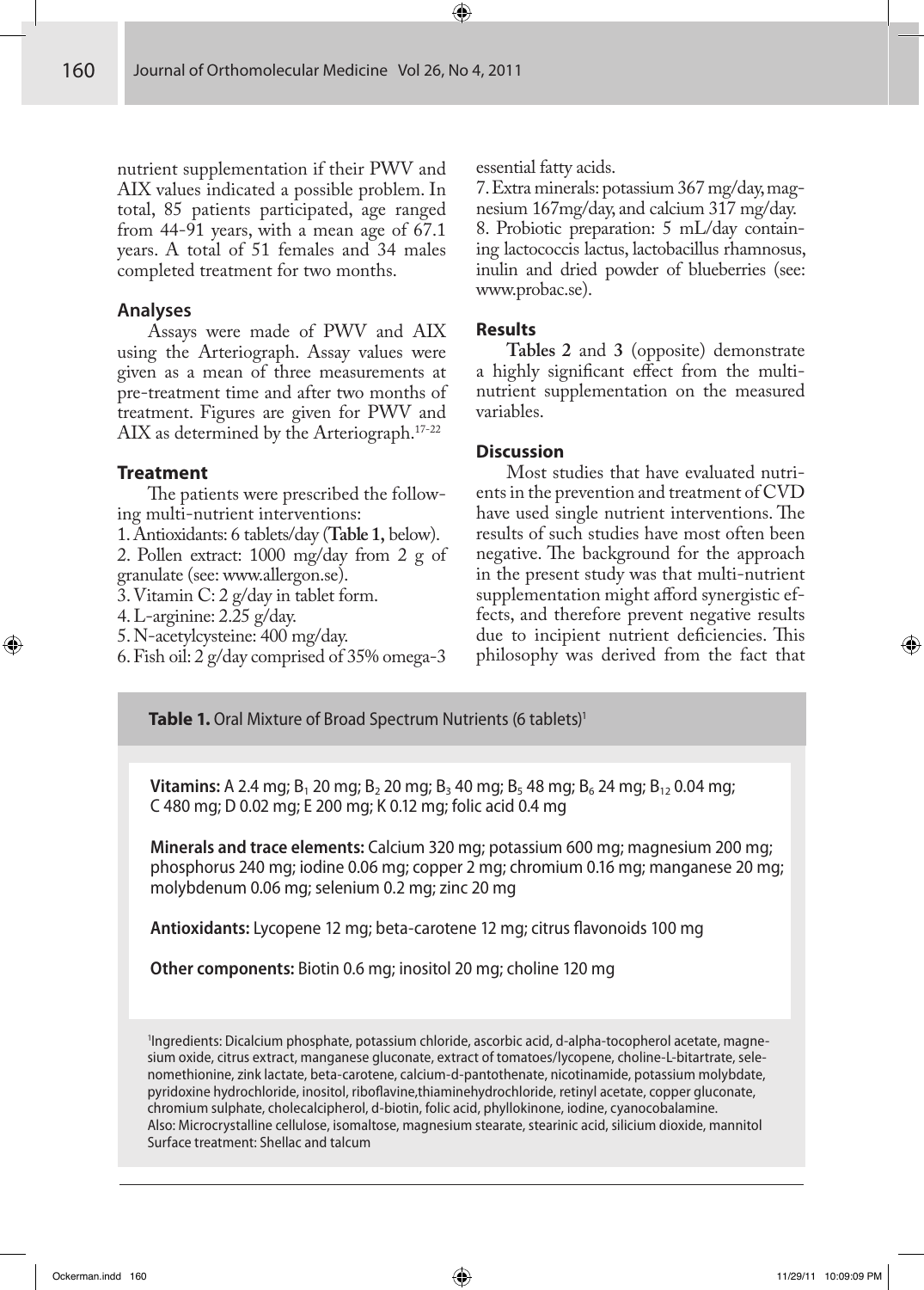**Table 2.** Pulse Wave Velocity (PWV, aortic arterial stiffness) expressed as m/sec and as biological age in 85 patients treated with multi-nutrient supplementation

| Pre-treatment mean value<br>(reference value: <10.0 m/sec) | Post-treatment mean value<br>(reference value: <10.0 m/sec) | p-value)<br>(p<0.001) |  |
|------------------------------------------------------------|-------------------------------------------------------------|-----------------------|--|
| 12.0                                                       | 10.0                                                        | < 0.001               |  |
| Pre-treatment biological age<br>(years)                    | Post-treatment biological age<br>(years)                    | p-value<br>(p<0.001)  |  |
| 92.9                                                       | 63.2                                                        | < 0.001               |  |
| Percentage of patients that improved: 87.1%                |                                                             |                       |  |

Mean decrease in biological age among all patients: 29.7 years Mean decrease in biological age among only the improved patients: 35.8 years

**Table 3**. Augmentation Index (AIX) in 85 patients treated with multi-nutrient supplementation

| <b>Pre-treatment mean value*</b> | Post-treatment mean value* | $p$ -value ( $p$ <0.01) |
|----------------------------------|----------------------------|-------------------------|
| $+5.2$                           | $-14.1$                    | $<$ 0.001 $\,$          |

\*value calculated from quotient between the pressure peak of the initial and the reflected wave. Percentage of patients that improved: 88.2%

a diet rich in antioxidants counteracts oxidative stress, but single antioxidants might not. Also, it is general knowledge that antioxidants in combination possess synergistic effects while single antioxidants might not.

The mechanisms behind the therapeutic effects induced by multiple nutrients are most certainly complex. The addition of essential nutrients, that might be wanting, would help to restore adequate or "healthy" endothelial function. Vitamin C and other antioxidants counteract oxidation of cholesterol moieties (e.g., low-density lipoprotein cholesterol), but also diminish free radical activity, since oxidative stress is a well-known CVD risk factor. Chronic low-grade inflammation, common to CVD, rheumatoid arthritis and other degenerative diseases, might also be counteracted by judicious nutritional supplementation. Since multiple nutrient preparations appear to diminish inflammation, they might be of value in other diseases, such as rheumatoid arthritis, in which an increased risk of CVD has been demonstrated.23

# **Conclusion**

In 85 patients, multi-nutrient supplementation produced highly significant improvements in aortic PWV (i.e., aortic artery stiffness) and AIX (i.e., peripheral artery stiffness and function) in two months. This type of study might be preferable to studies using single nutrients. Future research is needed and should be performed to find simpler nutritional treatment protocols, assess long-term results, and to determine how diet and specific nutrient preparations influence morbidity and mortality.